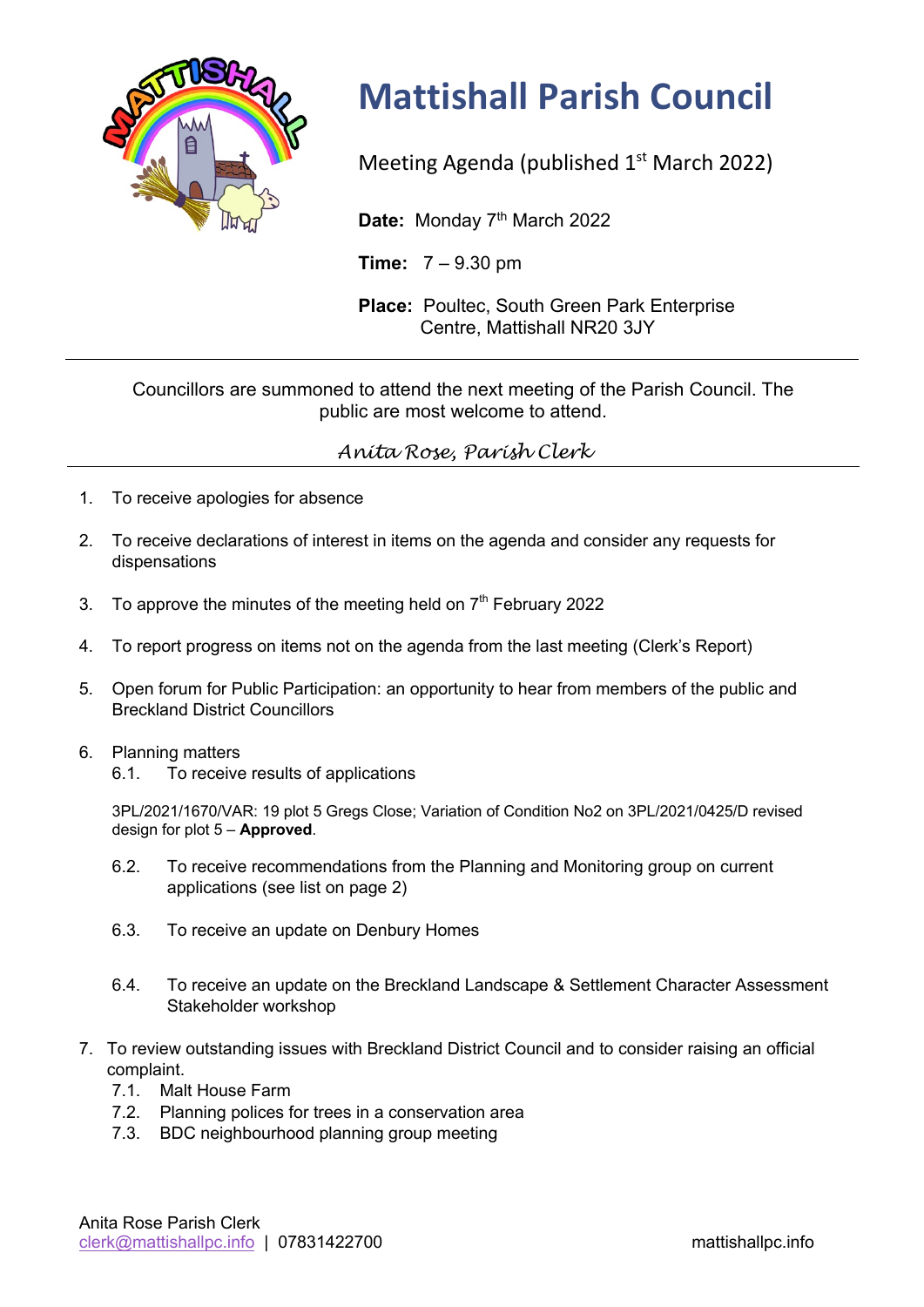- 8. Open Spaces Working Group 8.1. To note report from the Open Spaces Working Group
- 9. Platinum Jubilee
	- 9.1. To receive an update on the Platinum Jubilee event
	- 9.2. To receive a quotation for Jubilee mugs
	- 9.3. To consider a sculpture, a legacy marking the Platinum Jubilee
	- 9.4. To review the poster to consider enlarging to A3 for distribution around the village
- 10. To approve NPTS training for Cllr Piper in attending the "Managing Allotments" course in March
- 11. Finance
	- 11.1. To approve the list of payments
- 12. To arrange a working group to review the Asset Register
- 13. To receive an update on the NWL / A47 LLG
- 14. To agree the 20mph request for Cedar Rise and proposed comments.
- 15. Correspondence and reports
	- 15.1. SAM2 report for February
	- 15.2. Flooding issues update
- 16. To receive items for the next meeting agenda  $(4<sup>th</sup>$  April)
- 17. To pass a resolution (under the Public Admission to Meetings Act 1960) to exclude members of the public and press for the following confidential items:
	- 17.1. Legal Matters concerning the damage to the cemetery wall.
	- 17.2. To agree the 1.75% pay increase to the clerk, proposed by the National Joint Council for local government services, backdated to April 2021.

New planning applications to agree comments (item 6.2)

| 3PL/2022/0143/O   | Land to the West<br>of Rayners Way           | Outline planning permission for the erection of 4<br>new single storey dwellings                                                         |
|-------------------|----------------------------------------------|------------------------------------------------------------------------------------------------------------------------------------------|
| 3PL/2022/0114/F   | Poplar Farm, 41<br>South Green               | Demolition of existing farmhouse and its<br>replacement with 2 no. dwellings                                                             |
| 3PL/2022/0138/HOU | <b>Hall View Barn</b><br>88A Dereham<br>Road | Single storey extension to the west of the existing<br>single storey element.                                                            |
| 3PL/2021/1540/F   | 26 Burgh Lane                                | Demolition of No. 26 Burgh Lane to form one<br>replacement dwelling and one new dwelling,<br>garaging, revised access drive and amenity. |
| 3PL/2022/0164/F   | Four winds, Mill<br>Road                     | Amended plot design to plots 1 and 2 (including<br>single storey extension to rear and and amended                                       |